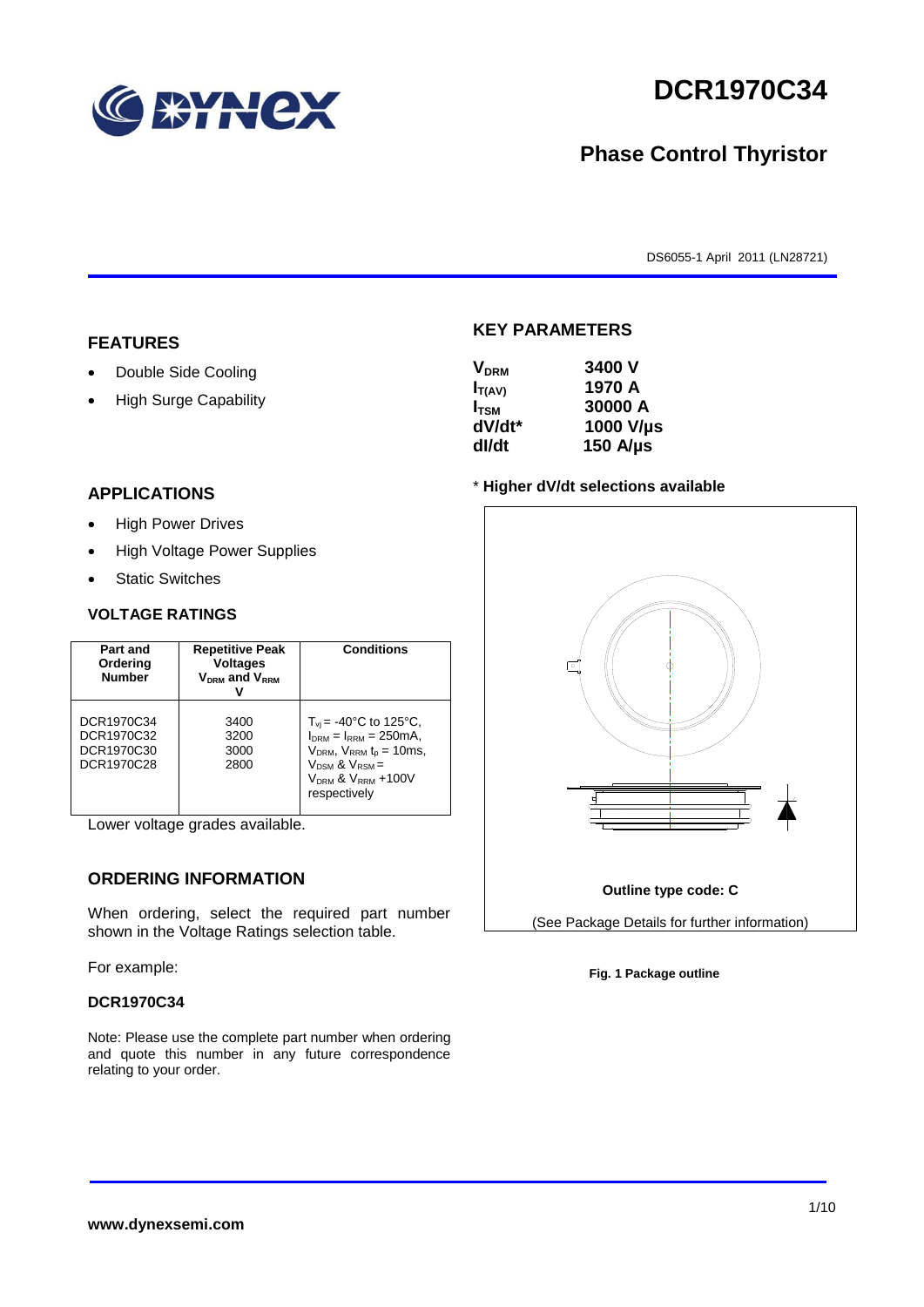

## **CURRENT RATINGS**

**Tcase = 60°C unless stated otherwise**

| Symbol       | <b>Parameter</b>                     | <b>Test Conditions</b>   |      | <b>Units</b> |  |  |
|--------------|--------------------------------------|--------------------------|------|--------------|--|--|
|              | Double Side Cooled                   |                          |      |              |  |  |
| $I_{T(AV)}$  | Mean on-state current                | Half wave resistive load | 2060 | Α            |  |  |
| $I_{T(RMS)}$ | <b>RMS</b> value                     | $\overline{\phantom{0}}$ | 3230 | Α            |  |  |
| Iт           | Continuous (direct) on-state current | $\overline{\phantom{0}}$ | 2910 | Α            |  |  |

#### **SURGE RATINGS**

| Symbol       | <b>Parameter</b>                        | <b>Test Conditions</b>                           | Max. | <b>Units</b>      |
|--------------|-----------------------------------------|--------------------------------------------------|------|-------------------|
| <b>I</b> TSM | Surge (non-repetitive) on-state current | 10ms half sine, $T_{\text{case}} = 125^{\circ}C$ | 30.0 | kA                |
| $l^2t$       | I <sup>2</sup> t for fusing             | $V_R = 0$                                        | 4.50 | MA <sup>2</sup> S |

#### **THERMAL AND MECHANICAL RATINGS**

| Symbol           | <b>Parameter</b>                      | <b>Test Conditions</b>                      |    | Min.                     | Max.   | <b>Units</b> |
|------------------|---------------------------------------|---------------------------------------------|----|--------------------------|--------|--------------|
| $R_{th(j-c)}$    | Thermal resistance – junction to case | Double side cooled                          | DC |                          | 0.0125 | °C/W         |
| $R_{th(c-h)}$    | Thermal resistance – case to heatsink | Double side cooled                          | DC |                          | 0.004  | °C/W         |
| $T_{\nu j}$      | Virtual junction temperature          | Blocking V <sub>DRM</sub> / <sub>VRRM</sub> |    | $\overline{\phantom{0}}$ | 125    | °C           |
| $T_{\text{stg}}$ | Storage temperature range             |                                             |    | -40                      | 140    | °C           |
| $F_m$            | Clamping force                        |                                             |    | 40                       | 50     | kN           |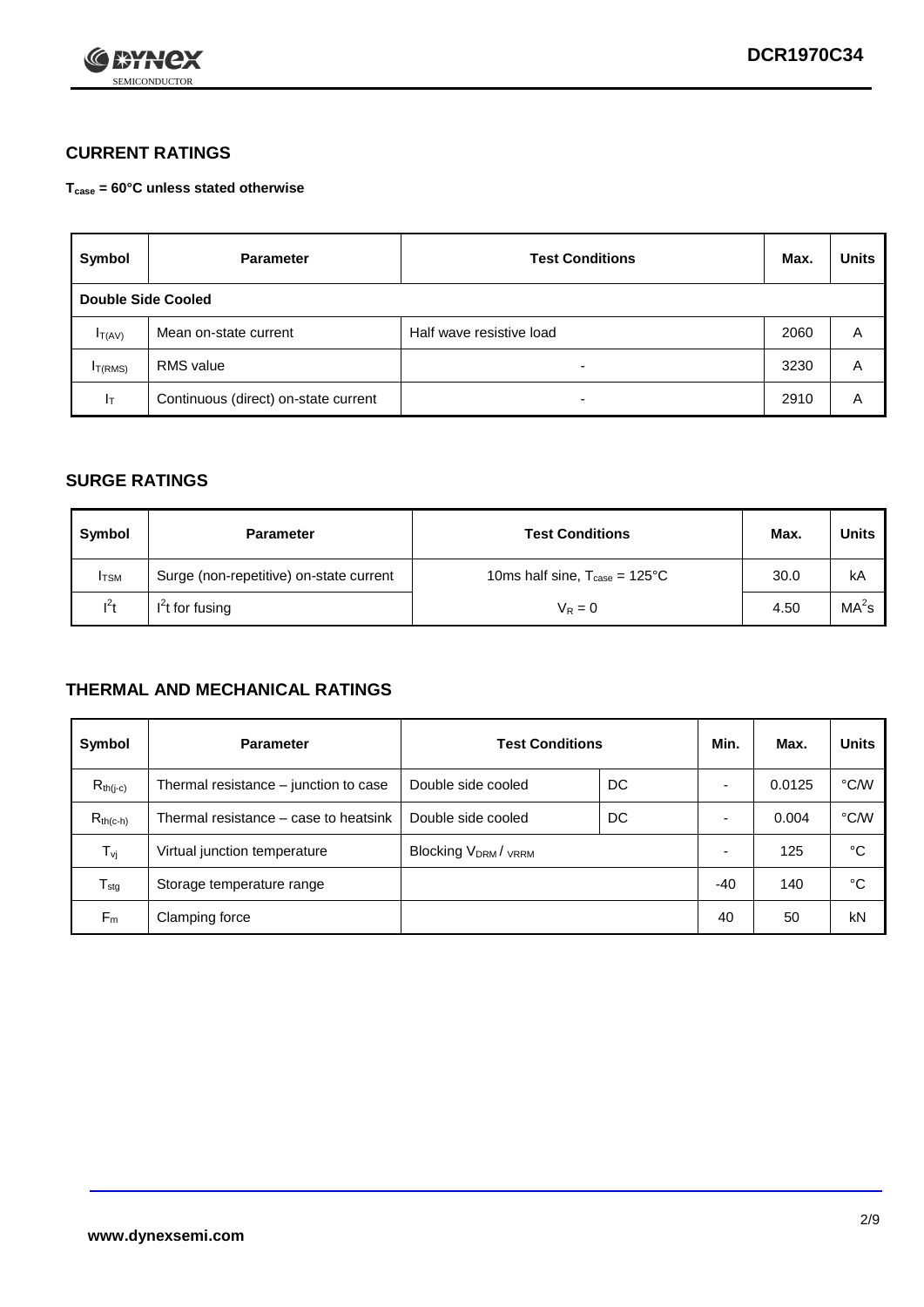

## **DYNAMIC CHARACTERISTICS**

| <b>Symbol</b>     | <b>Parameter</b>                              | <b>Test Conditions</b>                                                        | Min.                                                 | Max.                     | <b>Units</b>             |           |
|-------------------|-----------------------------------------------|-------------------------------------------------------------------------------|------------------------------------------------------|--------------------------|--------------------------|-----------|
| <b>IRRM</b> /IDRM | Peak reverse and off-state current            |                                                                               | At $V_{RRM}/V_{DRM}$ , $T_{case} = 125^{\circ}C$     |                          | 250                      | mA        |
| dV/dt             | Max. linear rate of rise of off-state voltage |                                                                               | To 67% $V_{DRM}$ , T <sub>i</sub> = 125°C, gate open |                          | $\overline{\phantom{a}}$ | $V/\mu s$ |
| dl/dt             | Rate of rise of on-state current              | From 67% $V_{DRM}$ to 3000A                                                   | Repetitive 50Hz                                      | $\overline{\phantom{a}}$ | 150                      | $A/\mu s$ |
|                   |                                               | Gate source 30V, 10 $\Omega$ ,                                                | Non-repetitive                                       | ٠                        | 1000                     | $A/\mu s$ |
|                   |                                               | $t_r$ < 0.5µs, $T_i$ = 125°C                                                  |                                                      |                          |                          |           |
| $V_T$             | On-state voltage                              | $I_T = 3000A$ , $T_{case} = 125^{\circ}C$                                     |                                                      |                          | 1.9                      | $\vee$    |
| $V_{T(TO)}$       | Threshold voltage - Low level                 | $T_{\text{case}} = 125^{\circ}C$                                              |                                                      | ٠                        | 1.05                     | $\vee$    |
| $r_{\text{T}}$    | On-state slope resistance - Low level         | $T_{\text{case}} = 125^{\circ}C$                                              |                                                      | $\overline{\phantom{a}}$ | 0.298                    | $m\Omega$ |
| $t_{\rm gd}$      | Delay time                                    | $V_D = 67\%$ V <sub>DRM</sub> , gate source 30V, 10 $\Omega$                  |                                                      | ٠                        | 3.0                      | μs        |
|                   |                                               | $t_r = 0.5 \mu s$ , $T_i = 25^{\circ}C$                                       |                                                      |                          |                          |           |
| $t_{q}$           | Turn-off time                                 | $T_i$ = 125°C, $V_R$ = 100V, dl/dt = 10A/µs,                                  |                                                      | ä,                       | 500                      | μs        |
|                   |                                               | $dV_{DR}/dt = 20V/\mu s$ linear to 67% $V_{DRM}$                              |                                                      |                          |                          |           |
| $Q_{\rm S}$       | Stored charge                                 | $I_T = 4000A$ , tp = 1000us, T <sub>i</sub> = 125°C,<br>$dl/dt = 10A/\mu s$ , |                                                      |                          | 4000                     | $\mu$ C   |
| $I_{RR}$          | Reverse recovery current                      |                                                                               |                                                      |                          | 190                      | A         |
| IL.               | Latching current                              | $T_i = 25^{\circ}C,$                                                          |                                                      | -                        | 1                        | Α         |
| Iн                | Holding current                               | $T_i = 25^{\circ}C,$                                                          |                                                      |                          | 200                      | mA        |

## **GATE TRIGGER CHARACTERISTICS AND RATINGS**

| Symbol          | <b>Parameter</b>         | <b>Test Conditions</b>                       | Max. | <b>Units</b> |
|-----------------|--------------------------|----------------------------------------------|------|--------------|
| V <sub>GT</sub> | Gate trigger voltage     | $V_{DRM} = 5V$ , $T_{case} = 25^{\circ}C$    | 3    | V            |
| $\rm V_{GD}$    | Gate non-trigger voltage | At 40% $V_{DRM}$ , $T_{case} = 125^{\circ}C$ | TBD  | V            |
| Iст             | Gate trigger current     | $V_{DRM} = 5V$ , $T_{case} = 25^{\circ}C$    | 300  | mA           |
| lgp             | Gate non-trigger current | At 40% $V_{DRM}$ , $T_{case} = 125^{\circ}C$ | TBD  | mA           |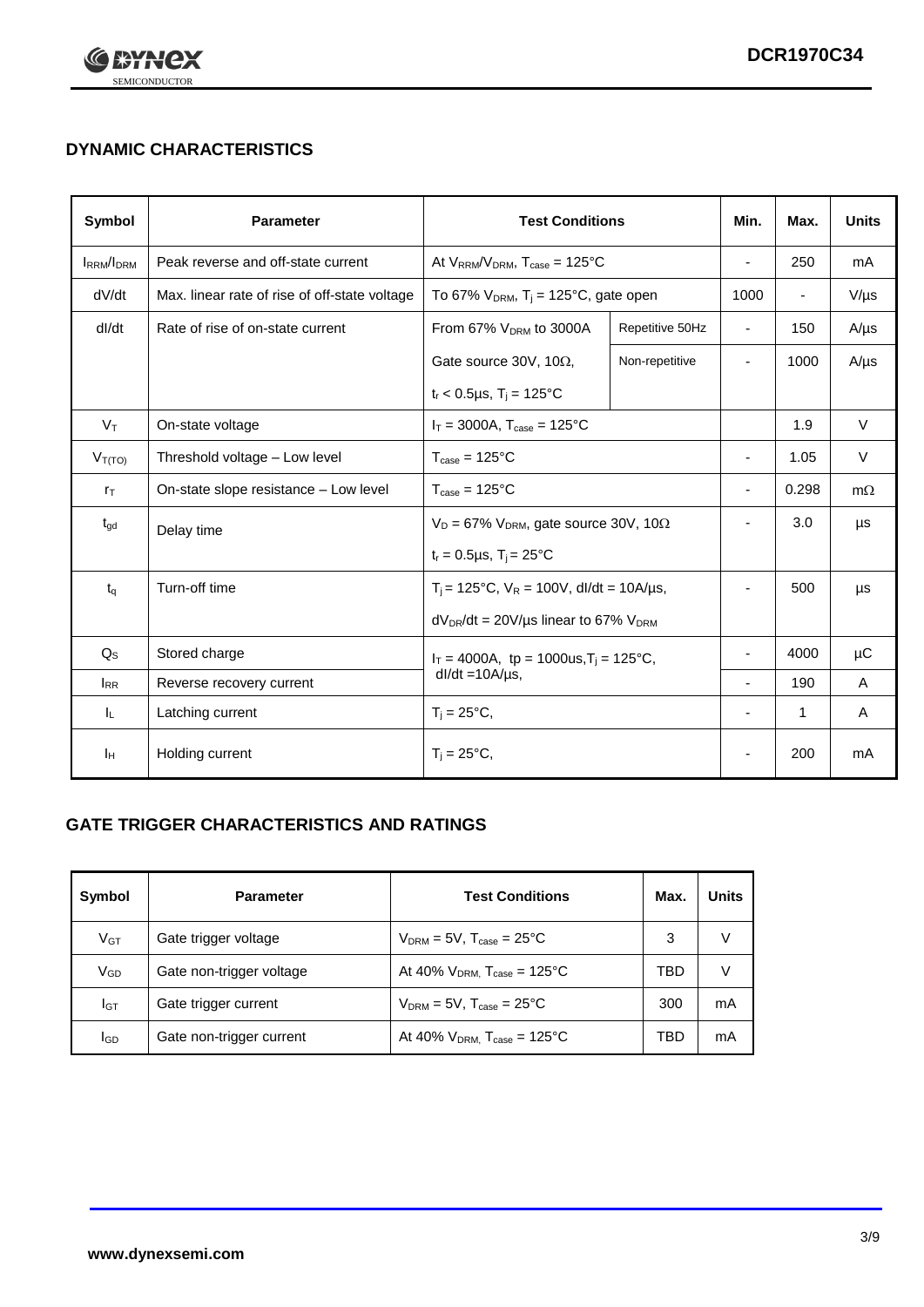

## **CURVES**



**Fig.2 Maximum &minimum on-state characteristics**



**Fig.3 Maximum (limit) transient thermal impedance – junction to case (°C/W)**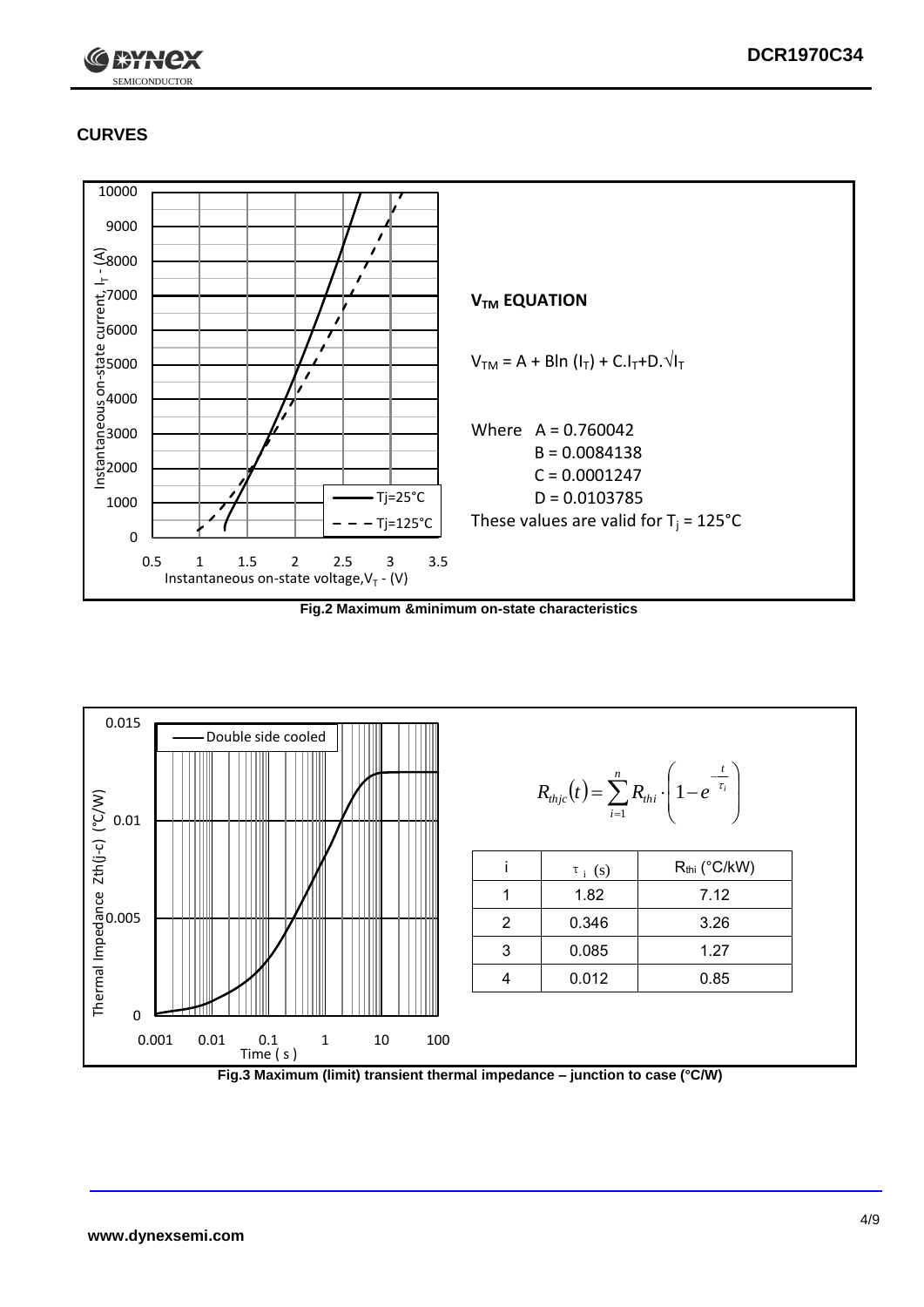



**double side cooled – rectangular wave**

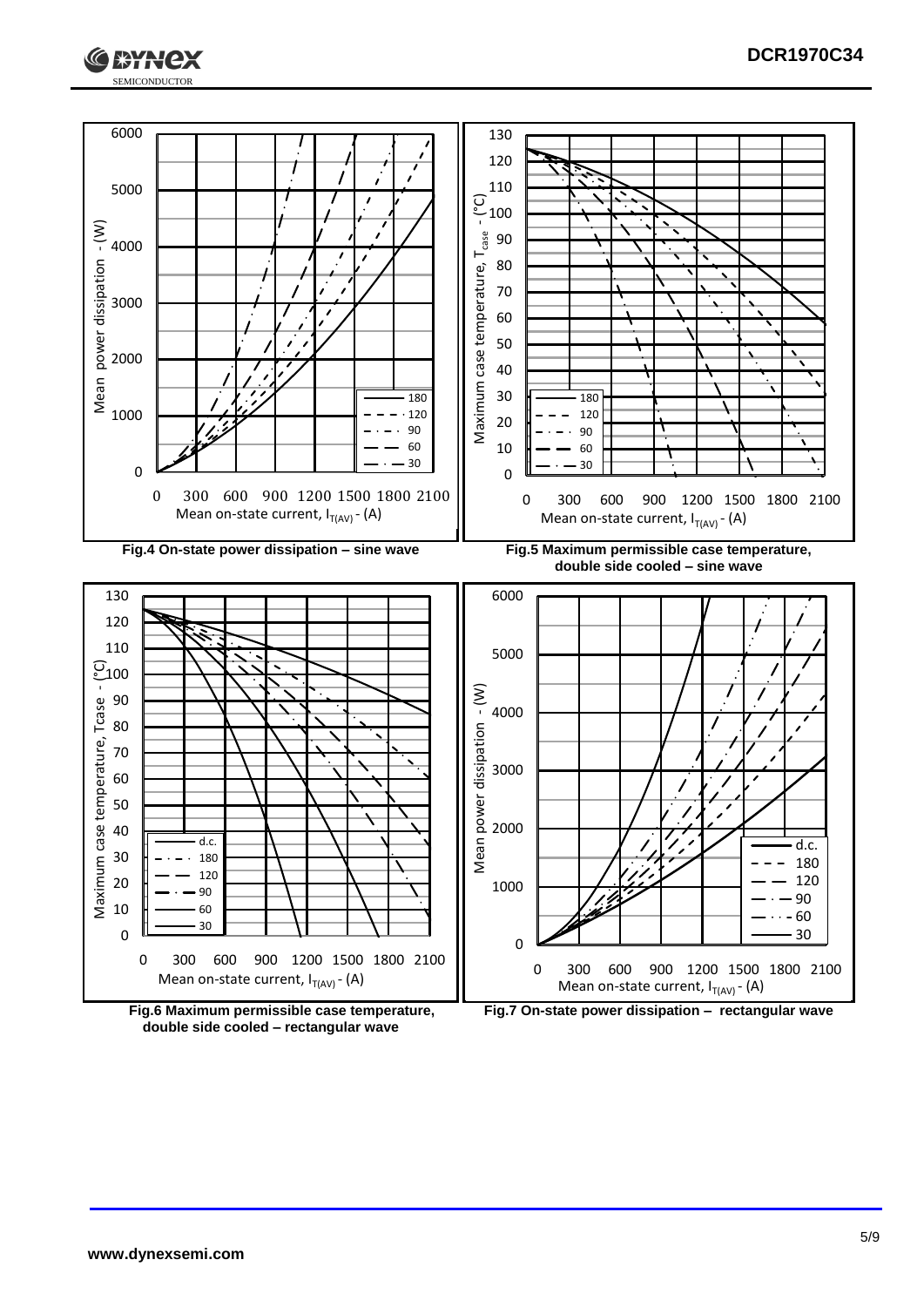



**RYNCX**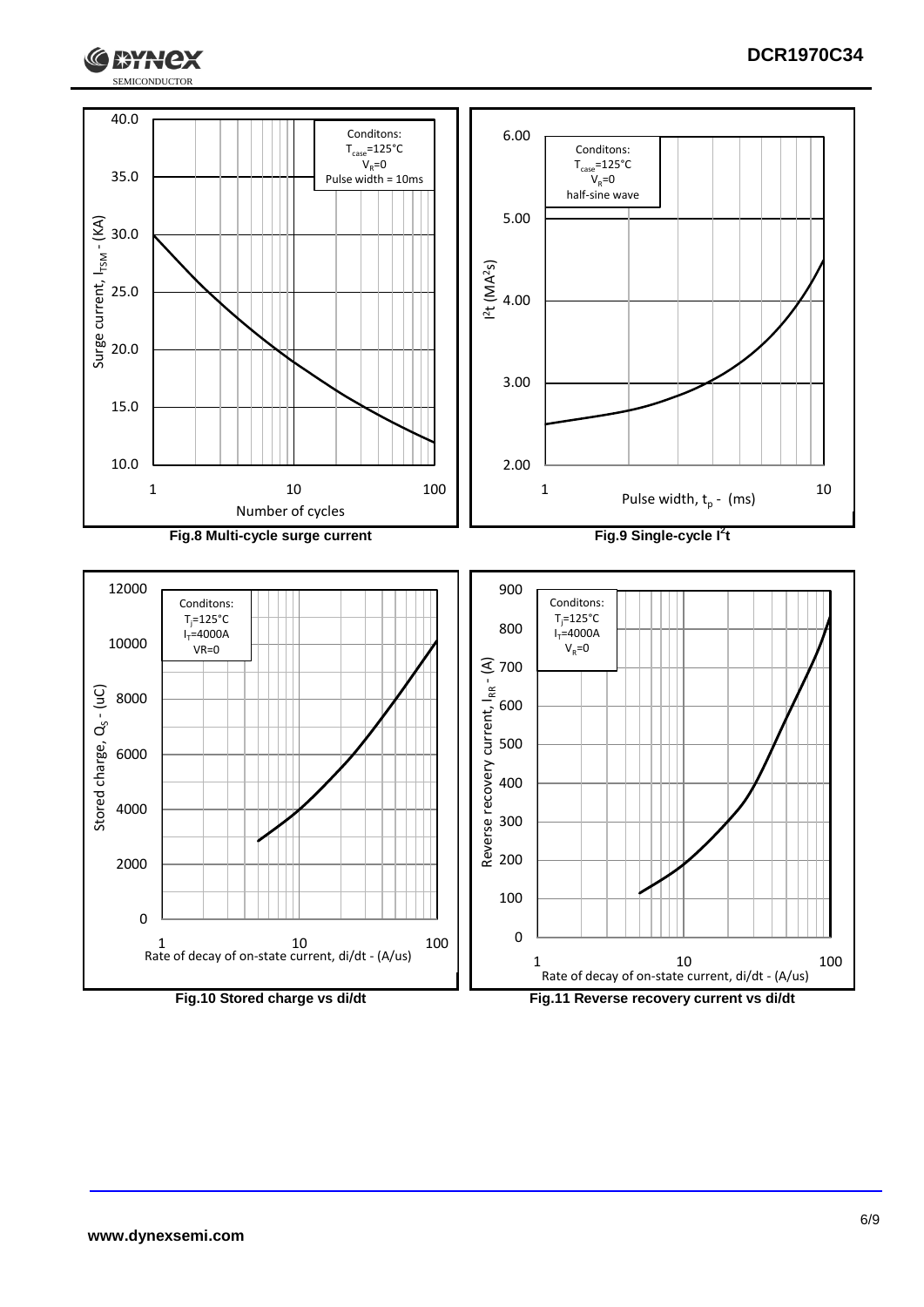

**Fig.12 Gate characteristics**



**Fig.13 Gate characteristics**

SEMICONDUCTOR

**RYH**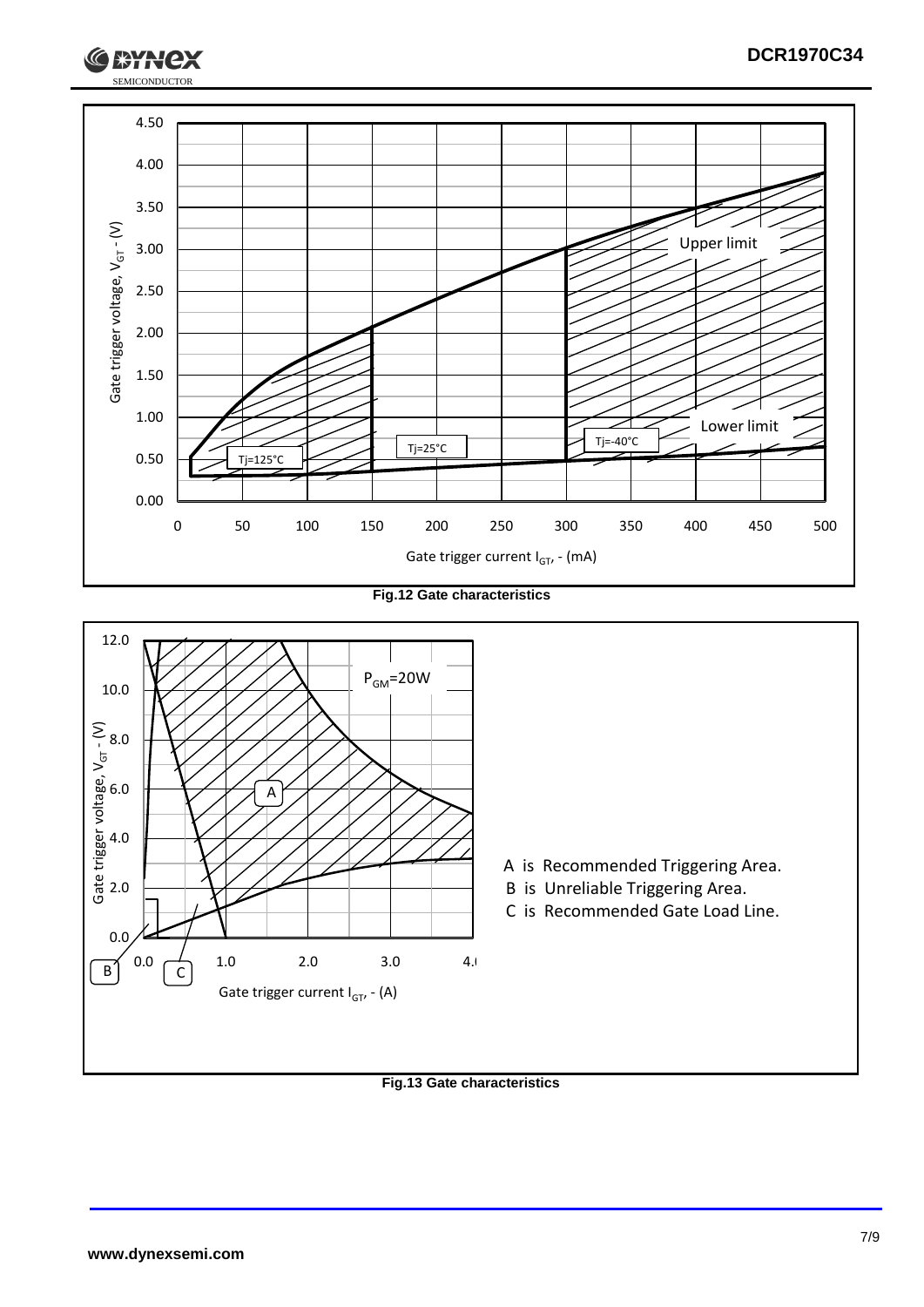

### **PACKAGE DETAILS**

For further package information, please contact Customer Services. All dimensions in mm, unless stated otherwise. DO NOT SCALE.



**Fig.14 Package outline**